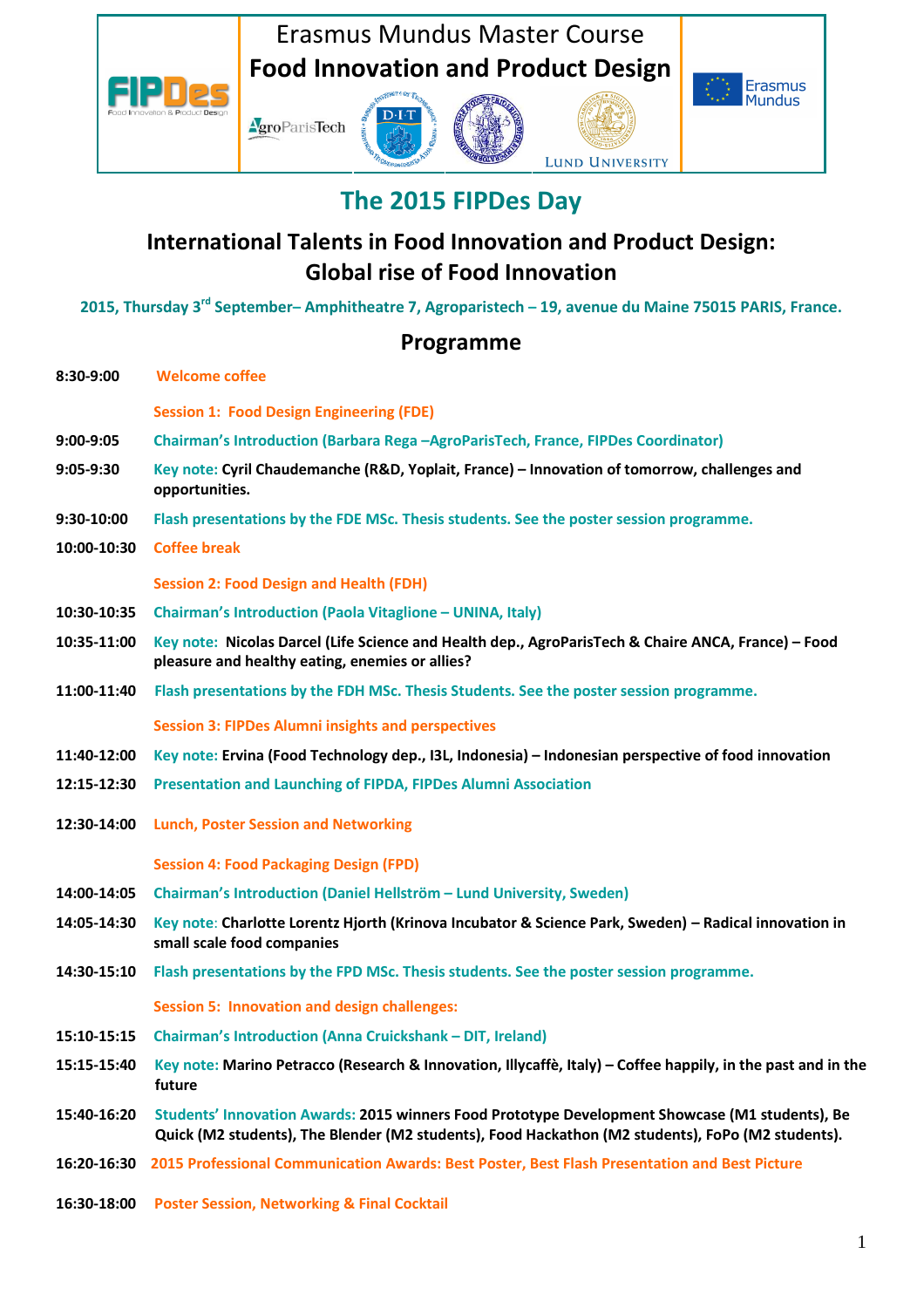# Erasmus Mundus Master Course **Food Innovation and Product Design**



# $D-I-T$ AgroParisTech







### **MSc. Thesis Poster sessions**

| <b>Session 1</b>                                | <b>Food Design Engineering</b>                                                                           |                                                                                                                                                                                         |
|-------------------------------------------------|----------------------------------------------------------------------------------------------------------|-----------------------------------------------------------------------------------------------------------------------------------------------------------------------------------------|
| <b>Name</b>                                     | <b>Welcoming Lab</b>                                                                                     | <b>Title of the Poster</b>                                                                                                                                                              |
| 1. Sarabjit Kaur                                | AgroParisTech, UMR Génial, Massy, France<br>Dublin Institute of Technology - Teagasc,<br>Dublin, Ireland | Developing Protein Enriched Fruit Smoothie: A case study of consumer<br>driven new food product development.                                                                            |
| 2. Francisco AREVALO<br><b>MAIDA</b>            | Danone Research, Palaiseau, France                                                                       | Manufacture of fermented dairy products using ingredients obtained by milk<br>cracking, in a semi-industrial scale.                                                                     |
| 3. Daniela FREITAS                              | INRA, GMPA, AgroParisTech, Grignon,<br>France                                                            | New insights into starch hydrolysis kinetics during bread digestion: impact<br>of manufacturing conditions and contribution of salivary $\alpha$ -amylase.                              |
| 4. Yao LU                                       | Laboratory of Food Microbiology, Wageningen<br>University and Research Center, The<br>Netherlands        | Quantification and mechanistic understanding of spore damage repair.                                                                                                                    |
| 5. Sara MOHAMED                                 | Chr HANSEN, Arpajon, France                                                                              | Innovative technology in Camembert cheese making process.                                                                                                                               |
| 6. Bezaye TESHOME                               | I2MC Massy (AgroParisTech) et chaire ABI<br>Reims, France                                                | Extraction and purification of Ferulic acid by ion exchange resin from<br>hemicellulose hydrolyzate.                                                                                    |
| 7. Yi ZHANG                                     | Hanyang University, Seoul, South Korea                                                                   | Slow Digestible Starch Study in Korean Samguang Rice by Different Milled<br>Methods.                                                                                                    |
| <b>Session 2</b>                                | <b>Food Design and Health</b>                                                                            |                                                                                                                                                                                         |
| <b>Name</b>                                     | <b>Welcoming Lab</b>                                                                                     | <b>Title of the Poster</b>                                                                                                                                                              |
| 8. Amelinda ANGELA                              | UNINA, Portici, Italy                                                                                    | Possible influence of processing environment on meat spoilage microbiota.                                                                                                               |
| 9. Adriana BALAZY                               | UNINA, Portici, Italy                                                                                    | Physiological and sensory responses to fat taste in humans.                                                                                                                             |
| 10. Charlotte BARIAUD                           | ELSA MIFROMA, Estavayer-le-Lac,<br>Switzerland                                                           | Development of a new range of dairy products based on nutritional<br>parameters.                                                                                                        |
| 11. Erliza Karen<br><b>CABISIDAN</b>            | UNINA, Portici, Italy                                                                                    | Functionalization of fruit juices with probiotic Lactobacillus strains.                                                                                                                 |
| 12. Adriana<br><b>GALIÑANES PLAZA</b>           | UNINA, Portici, Italy                                                                                    | Sensory evaluation of complex gels by dynamic methodologies.                                                                                                                            |
| 13. Gabriela LARA DEL<br><b>RIO</b>             | UNINA, Portici, Italy                                                                                    | Influence of some food additives on the growth of probiotic strains.                                                                                                                    |
| 14. Victor VANPOULLE                            | Senoble Desserts premium, Jouy, France                                                                   | Qualitative improvement of crèmes desserts with the use of soy through<br>process and formulation.                                                                                      |
| 15. Mihajlo VUCETIC                             | UNINA, Portici, Italy - Dublin Institute of<br>Technology - Teagasc, Dublin, Ireland                     | Consumer co-creation in new food product development: the case of high-<br>protein smoothies.                                                                                           |
| 16. Anette WENNLID                              | Dept of Food & Nutrition, Hanyang University,<br>Seoul, South Korea - UNINA, Portici, Italy              | High-Pressure Enzymatic Hydrolysis of Soybean Residue Insoluble Dietary<br>Fiber Fraction.                                                                                              |
| <b>Session 3</b>                                | <b>Food Packaging Design</b>                                                                             |                                                                                                                                                                                         |
| <b>Name</b>                                     | <b>Welcoming Lab</b>                                                                                     | <b>Title of the Poster</b>                                                                                                                                                              |
| 17. Silvia D'ALESIO<br>Rémi VANDICHEL           | NVC (Netherlands Verpakkungscentrum),<br>Gouda, The Netherlands                                          | Packaging Development for E-Groceries: Packaging design through<br>identification of logistic and food products requirements: the case of<br>deKrat.nl                                  |
| 18. Silvia GARCIA<br>GONZALEZ                   | Lund University, Sweden                                                                                  | Creating a new food category- Inputs from stakeholders in the Swedish<br>market.                                                                                                        |
| 19. Thu HUA THUAN<br>ANH                        | Tetra Pak, Sweden - Tetra Pak, Italy                                                                     | The value of rib design in food packaging: Why are there ribs on your<br>bottles? Is there any potential of ribs on carton containers?                                                  |
| 20. Vita<br><b>JAROLIMKOVA</b>                  | Hanyang University, Seoul, South Korea                                                                   | Korean herb + Crickets = Super-packaging.<br>Antimicrobial Packaging Films from Cricket Chitosan and S. Chinensis                                                                       |
| 21. Gerald Perry<br><b>MARIN</b>                | Universita degli Studi di Milano -<br>PackLab & InnovHub (govermental<br>organization), Milano, Itlay    | Carboxylated Cellulose Nanocrystals Extraction from Kraft Pulp Using<br>Ammonium Persulfate as Low Cost Source & Sustainable Method for High<br>Quality Flexible Packaging Bio-coating. |
| 22. Priyanka MEENA                              | Lantmännen Unibake, UK                                                                                   | Optimal Packaging Materials for Croissants.<br>Investigating Product Behaviour During Storage in Packaging Materials - A Study on<br>Freshly Baked Croissants.                          |
| 23. Elisabete OLIVEIRA                          | Electrolux, Sweden                                                                                       | The future of food packaging and the refrigerator. Food Packaging Trends for<br>the Refrigerator: The perspective of packaging professionals.                                           |
| 24. Anindyaningrum<br><b>Chrisant RYSTIASIH</b> | BillerudKorsnäs, Sweden/Indonesia                                                                        | Retail and Consumer Perceptions on Paper Packaging for Flour in<br>Indonesia - With Insights on Perceptions of Environmental Sustainability.                                            |